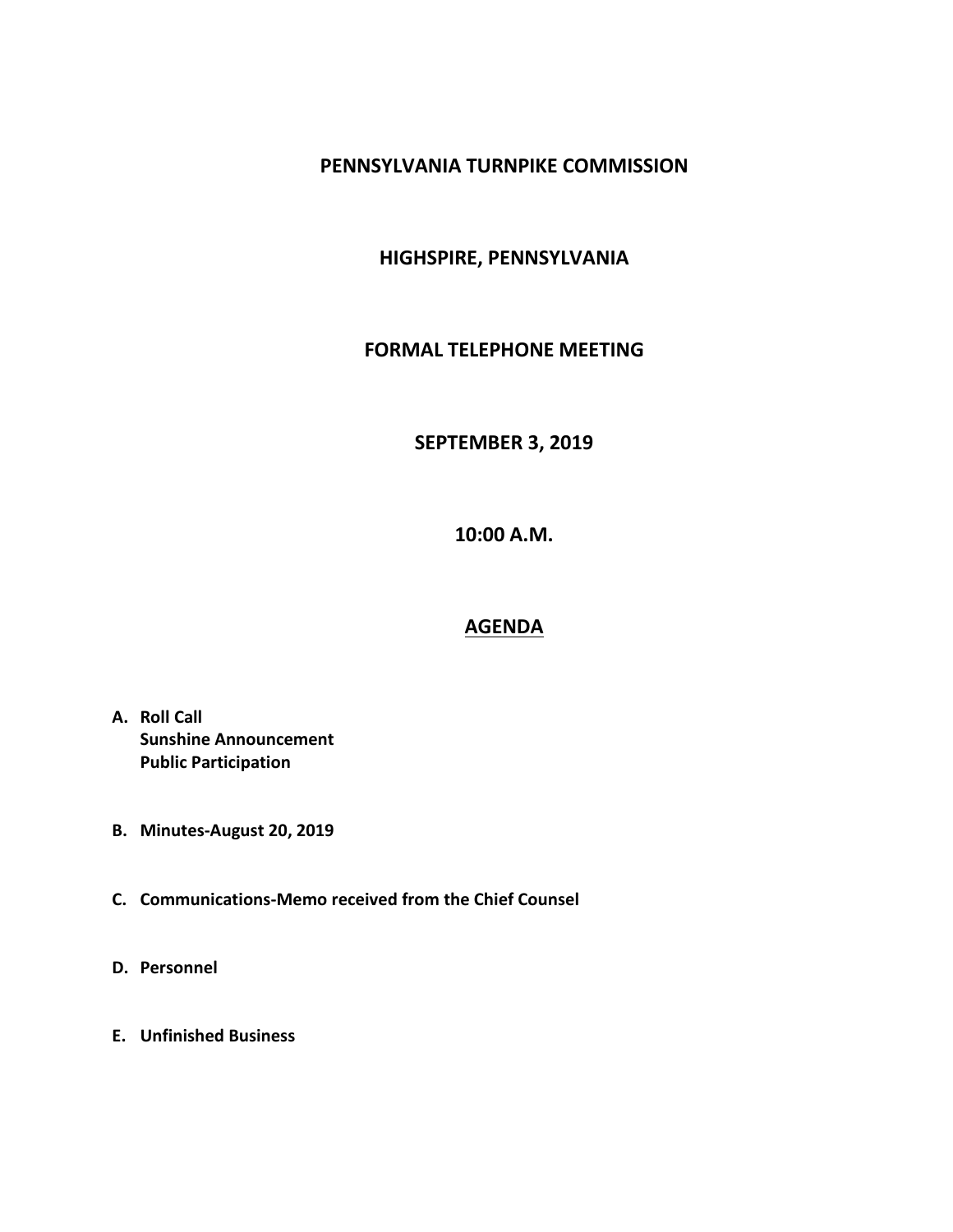- **1. Approve Change Order #17 and Final Payment for Contract #A-020.00T002-3-07 for roadway and bridge reconstruction from MP A25.67 to MP A31.34 with Allan Myers, LP, for an increase of \$66,239.17 to balance items to actual work completed, and additional changes for topsoil and sign items; for a final contract value of \$207,362,651.29 and final amount due to the vendor of \$137,496.22.**
- **2. Approve the negotiation and execution of the Amendment to our agreement with Cisive d/b/a Inquiries Screening for pre-employment screening services, exercising the option to renew the agreement for an additional year (February 1, 2020 – January 31, 2021); at an approximate cost of \$15,000.00.**
- **3. Approve the Right-of-Way Requests for the items listed in memos "a" through "d":**
	- **a. Acquisition of Right-of-Way #14S331 (Ronald M. & June M. Crevar), a total take parcel necessary for construction of the Mon/Fayette Expressway, Rt. 51 to I-376, by authorizing payment of \$140,867.67 representing fair market value, pro-rated taxes and recording fees to Closure Settlement LLC, escrow agent; authorize the appropriate Commission officials to execute the Agreement of Sale and other documents that may be required for closing; authorize the payment of additional statutory damages as calculated by the Right-of-Way Administrator and approved by the Chief Counsel; and payment of fair market value to the property owners is contingent upon the delivery of a deed as prepared by the Legal Department;**
	- **b. Acquisition of Right-of-Way #14S291-3 (Robert W. & Christa E. Wilson; Robert W. & Nicole Fierst, Jr.), a total take parcel necessary for construction of the Mon/Fayette Expressway, Rt. 51 to I-376, by authorizing payment of \$28,768.04 representing rent supplement and moving payments to Robert W. and Nicole Fierst, Jr.; and authorize payment of additional statutory damages as calculated by the Right-of-Way Administrator and approved by the Chief Counsel;**
	- **c. Adopt the proposed Property Acquisition Resolution for Right-of-Way #14S014 (Richard O. Owens), a total take parcel necessary for construction of the Mon/Fayette Expressway, Rt. 51 to I-376; authorize payment of estimated just compensation of \$40,000.000 to counsel named at a later date; and authorize payment of additional statutory damages as calculated by the Right-of-Way Administrator and approved by the Chief Counsel;**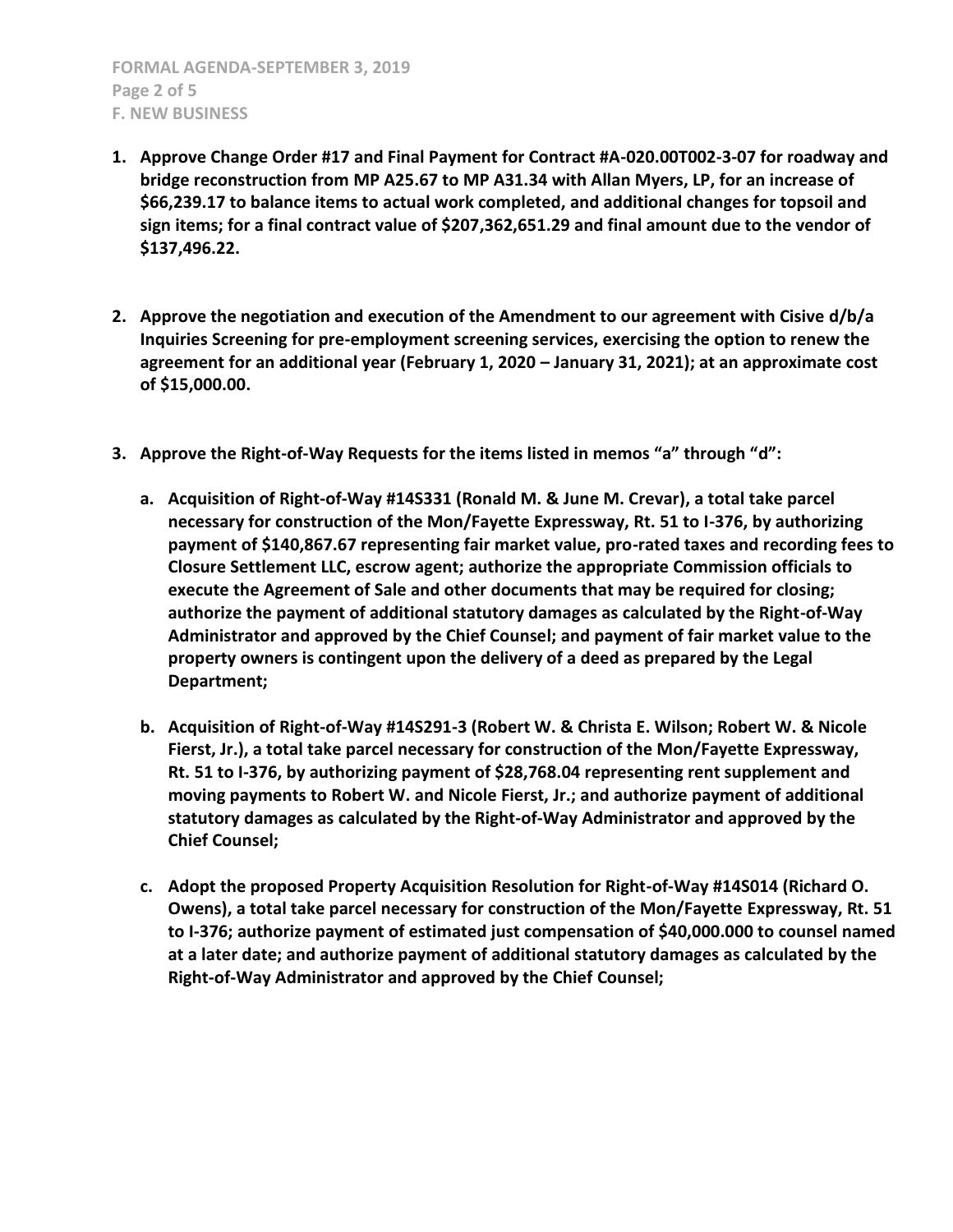**FORMAL AGENDA-SEPTEMBER 3, 2019 Page 3 of 5 F. NEW BUSINESS**

- **d. Acquisition of Right-of-Way #1A164-C (Michael W. & Linda M. Gerhart), a total take parcel necessary for the Donegal Slide Remediation project at MP 90.20, by authorizing payment of \$125,812.78 representing fair market value, pro-rated taxes and recording fees to Universal Settlement Services of PA, LLC, escrow agent; authorize the appropriate Commission officials to execute the Agreement of Sale and other documents that may be required for closing; authorize the payment of additional statutory damages as calculated by the Right-of-Way Administrator and approved by the Chief Counsel; and payment of fair market value to the property owners is contingent upon their delivery of a deed as prepared by the Legal Department.**
- **4. Grant the Chief Technology Officer (or designee) the authority to enter into and execute Enterprise Data Sharing Agreements with third parties, at no cost to and on behalf of the Commission.**
- **5. Approve the Change Orders, Assignment of a Contract and Issue Purchase Orders for the items listed in memos "a" through "i":**
	- **a. Change Order for BOARD budgeting software implementation services with Neubrain LLC, to provide enhancements to the budgeting tool (BOARD) and to provide end-user training; at a cost of \$85,441.92;**
	- **b. Change Order for the microwave backbone upgrade to accommodate the bandwidth required for Cashless Tolling with Nokia of America Corp., to address movement and installation of antennas system necessary for the Big Boulder tower; at a cost of \$183,174.37;**
	- **c. Five (5) 2020 Chevrolet express cargo vans (trades vans), utilizing the Commonwealth's contract with Apple Chevrolet/Westgate Chevrolet, Inc.; at a total award of \$199,770.00;**
	- **d. Twelve (12) 2020 Chevrolet Silverado 1500 trucks (foreman trucks), utilizing the Commonwealth's contract with Apple Chevrolet/Westgate Chevrolet, Inc.; at a total award of \$379,500.00;**
	- **e. Thirteen (13) 2020 Chevrolet Silverado 2500HD responder vehicles, utilizing the Commonwealth's contract with Apple Chevrolet/Westgate Chevrolet, Inc.; at a total award of \$650,005.00;**
	- **f. Seven (7) Case 721G rubber-tired wheel loaders with accessories, utilizing the Commonwealth's contract with Groff Tractor & Equipment LLC; at a total award of \$1,317,050.00;**
	- **g. Carbon Black (cloud security) subscription renewal (September 1, 2019 – December 11, 2020), utilizing the Commonwealth's contract with Optiv Security, Inc.; at a total award of \$213,940.00;**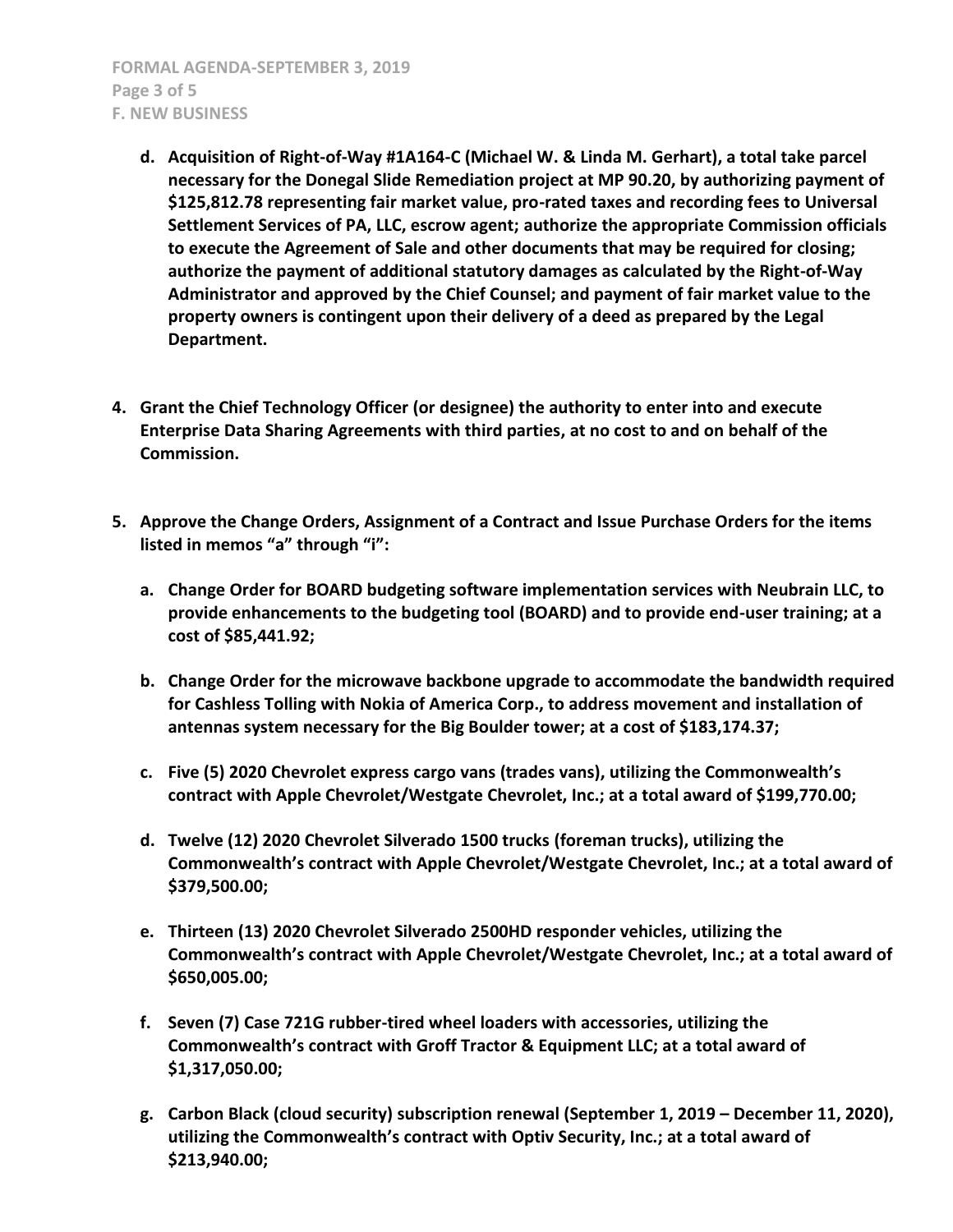**h. Change Orders for facilities contracts for capital replacement, upgrade and repair services (thru September 30, 2019), exercising the option to extend the agreements for an additional 3-months:**

| <b>ELECTRICAL</b>               |                |                   |
|---------------------------------|----------------|-------------------|
| <b>TSB, Schultheis Electric</b> | \$150,000.00   | District 1        |
| <b>Clark Contractors</b>        | 20,000.00      | <b>District 2</b> |
| <b>Clark Contractors</b>        | 10,000.00      | <b>District 3</b> |
| <b>Clark Contractors</b>        | 20,000.00      | <b>District 4</b> |
| <b>Clark Contractors</b>        | 10,000.00      | <b>District 5</b> |
| <b>TOTAL ELECTRICAL</b>         | \$210,000.00   |                   |
|                                 |                |                   |
| <b>GENERAL</b>                  |                |                   |
| <b>Clark Contractors</b>        | \$250,000.00   | District 1        |
| <b>Clark Contractors</b>        | 120,000.00     | <b>District 2</b> |
| <b>Clark Contractors</b>        | 40,000.00      | <b>District 3</b> |
| <b>Clark Contractors</b>        | 80,000.00      | <b>District 4</b> |
| <b>Clark Contractors</b>        | 70,000.00      | <b>District 5</b> |
| <b>TOTAL GENERAL</b>            | \$560,000.00   |                   |
|                                 |                |                   |
| <b>LANDSCAPING</b>              |                |                   |
| The U Company                   | \$90,000.00    | District 1        |
| <b>Strauser Natures Helpers</b> | 10,000.00      | <b>District 4</b> |
| <b>Strauser Natures Helpers</b> | 10,000.00      | <b>District 5</b> |
| <b>TOTAL LANDSCAPING</b>        | \$110,000.00   |                   |
| <b>HVAC</b>                     |                |                   |
| McKamish, Inc.                  | \$40,000.00    | District 1        |
| <b>MARC Services, Inc.</b>      | 40,000.00      | <b>District 2</b> |
| eciService LLC                  | 10,000.00      | <b>District 3</b> |
| 3B Services, Inc.               | 20,000.00      | <b>District 4</b> |
| 3B Services, Inc.               | 20,000.00      | <b>District 5</b> |
| <b>TOTAL HVAC</b>               | \$130,000.00   |                   |
|                                 |                |                   |
| <b>PLUMBING</b>                 |                |                   |
| <b>Clark Contractors</b>        | \$80,000.00    | District 1        |
| <b>Clark Contractors</b>        | 30,000.00      | <b>District 2</b> |
| <b>Clark Contractors</b>        | 10,000.00      | <b>District 3</b> |
| <b>Clark Contractors</b>        | 30,000.00      | <b>District 4</b> |
| <b>Clark Contractors</b>        | 20,000.00      | <b>District 5</b> |
| <b>TOTAL PLUMBING</b>           | \$170,000.00   |                   |
| <b>TOTAL RENEWAL APPROVAL:</b>  | \$1,180,000.00 |                   |
|                                 |                |                   |